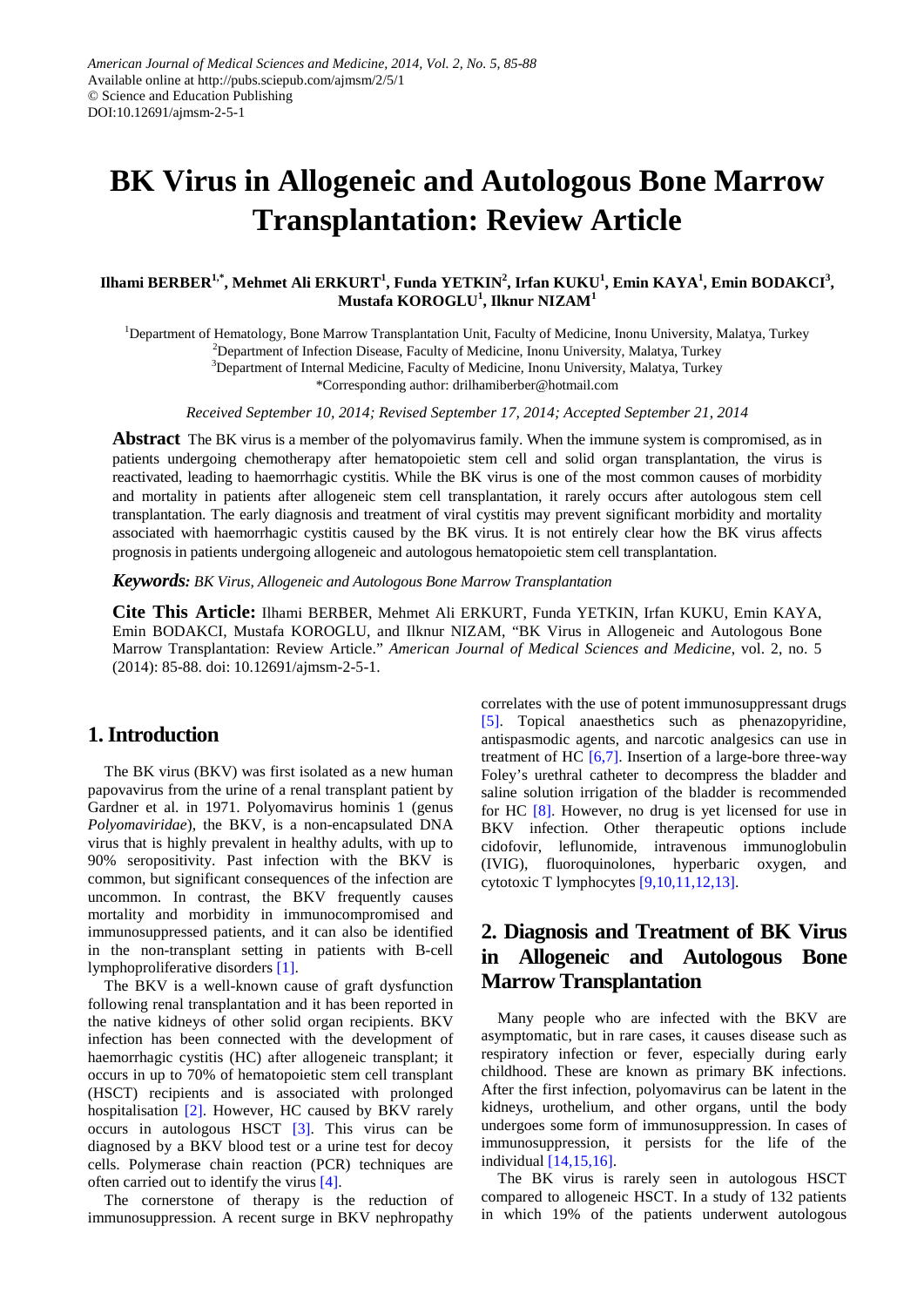transplantation, Forty-four patients (33%) developed BK viremia at a median of 41 days (range, 9-91 days) after transplantation. Hemorrhagic cystitis was observed in 19 (14%) of the 132.

HSCT recipients, at a median of 9 days (range, 1–84 days) after transplantation. Patients with hemorrhagic cystitis that occurred after platelet engraftment had higher levels of viremia than did patients without hemorrhagic cystitis (median,  $9.7x10(3)$  vs. 0 copies/mL; P=.008) and patients with hemorrhagic cystitis that occurred before platelet engraftment (median, 9.7x10(3) vs. 0 copies/mL; P=.0006). Univariate analysis of risk factors for any occurrence of BK viremia or for persistent BK viremia identified CMV seropositivity and the underlying disease as the only factors associated with BK viremia [\[14\].](#page-3-5) While it can emerge in the early or late phase of stem cell transplantation [\[8\].](#page-3-3)

A grading system for severity of HC has been proposed by Droller et al. Grade I is defined as microscopic haematuria; grade II as macroscopic haematuria; grade III as macroscopic haematuria with clots; and grade IV as macroscopic haematuria with renal or bladder dysfunction [\[17\].](#page-3-6) In addition, viruses (BKV, JC virus, adenovirus, and cytomegalovirus [CMV]) and graft-versus-host disease (GVHD) are suspected in HC [\[18\].](#page-3-7)

Reducing immunosuppression is the mainstay of therapy for HC due to BKV. Different interventions have been pursued, most commonly regress of tacrolimus or mycophenolate mofetil, but threshold values for drug doses have not yet been determined [\[5\].](#page-3-1) Many opioid analgesics, including acetaminophen, nonsteroidal antiinflammatory drugs, and even antispasmodic agents have a place in haemorrhagic cystitis therapy [\[6\].](#page-3-2) Phenazopyridine is prescribed for its local analgesic effects on the urinary tract. It is sometimes used in conjunction with an antibiotic or other anti-infective medication at the inception of treatment to help provide immediate symptomatic relief [\[7\].](#page-3-8) It has been reported in the literature that insertion of a large-bore three-way Foley's urethral catheter to decompress the bladder and saline solution irrigation of the bladder may slow or stop the bleeding. In some instances, cystoscopic clot evacuation may be necessary [\[8\].](#page-3-3)

Cidofovir is becoming the drug of choice to treat viral HC in immunosuppressed patients. Cidofovir is an acyclic nucleotide phosphonate analogue of deoxycytosine monophosphate. It is active against most common viral pathogens and is licensed for the treatment of CMV retinitis. It has improved clinical outcomes and decreased viruria and viraemia in hematopoietic cell transplantation patients with BK-virus-associated HC. An important side effect of cidofovir is that it is a highly nephrotoxic drug. Gonzalez-Fraile et al. reported a single case with resolution of symptoms and BKV viruria with standard cidofovir treatment (5 mg/kg/day, fortnightly) [\[18\].](#page-3-7) Gorczynska et al. reported a study of 26 paediatric patients with HC due to human polyomavirus (human papillomavirus; 21 patients with BKV, one patient with JC virus, and four patients with adenovirus) who were given standard cidofovir dosing until resolution of symptoms (median, three treatments). Twenty-two children were treated with cidofovir with no significant toxicity. In all of the treated patients but one, the clinical symptoms were moderate and no HC-related death was observed. [\[19\].](#page-3-9) Held et al. reported a single case of standard cidofovir dosing (three doses) wherein the patient's haematuria resolved after 20 days and BKV viruria decreased after two doses of cidofovir [\[20\].](#page-3-10) Palandri et al. reported a single case in which there was no improvement after two doses of standard dose cidofovir; a superselective vesical artery embolisation was performed, which stopped the bleeding [\[21\].](#page-3-11) Kwon et al. reported their single-centre experience with treatment of BKV-associated haemorrhagic cystitis in paediatric HSCT recipients with standard dose cidofovir. They investigated the efficacy and safety of cidofovir therapy for patients with BKV-HC at a single institution and analysed the clinical management outcomes. They used cidofovir treatment in 12 patients (11 with probenecid and one without probenecid), and they found that clinical improvement was observed in all cases, with no HC-related death observed. Cidofovirrelated toxicity occurred in one patient and resolved spontaneously [\[22\].](#page-3-12) Cesaro et al. reported a new study regarding the relationship between clinical and BK virological response in patients with haemorrhagic cystitis treated with standard dose cidofovir. They evaluated, retrospectively, 32 cases of haemorrhagic cystitis after allogeneic HSCT that were treated with cidofovir. They determined that in patients with haemorrhagic cystitis, the response to cidofovir treatment is usually associated with a significant reduction of BK viraemia load. Nephrotoxicity related to cidofovir was observed in nine patients [\[23\].](#page-3-13) Savona et al. reported a study on low-dose cidofovir (1 mg/kg of cidofovir weekly) treatment of BKV-associated haemorrhagic cystitis in which HSCT recipients with BKV-associated HC were treated with cidofovir. They reported that weekly low-dose cidofovir appears to be a safe treatment option for BKV-associated HC [\[24\].](#page-3-14) Hatakeyama et al. reported a single case with BKV and adenovirus. In their study, vidarabine was administered without effect, and a relatively low dose of cidofovir was efficacious. The adenovirus resolved after nine doses, and the BKV resolved after 14 doses [\[9\].](#page-3-4) Faraci et al. applied low-dose cidofovir without probenecid in seven children with BKV-associated haemorrhagic cystitis after HSCT, and clinical improvement was observed in all cases. The authors did not observe adverse events, although a significant reduction in urinary viral load was observed two weeks after the end of cidofovir in five out of six patients who completed the treatment [\[25\].](#page-3-15) Araya et al. reported a study about intermediate-dose cidofovir (0.75– 1.0 mg/kg/dose) without probenecid in the treatment of BKV allograft nephropathy. The authors suggested that intermediate-dose cidofovir without probenecid, used judiciously, is not associated with additional nephrotoxicity, and it may provide an additional treatment alternative [\[26\].](#page-3-16)

Leflunomide is a member of the malononitrilamide class of drugs, an immunosuppressive that is licensed for rheumatoid arthritis. Leflunomide has antiviral activity in vitro against BKV, CMV, and herpes simplex. It reduces the BK viral load in the blood and urine of renal transplant patients with BK nephropathy [\[10\].](#page-3-17) Liacini et al. reported a study about anti-BK-virus mechanisms of sirolimus and leflunomide alone and in combination, and they decided that combination therapy might reduce BK pathogenesis while maintaining appropriate transplant immunosuppression [\[27\].](#page-3-18) Chen et al. reported a study wherein leflunomide was used with allogeneic HSCT. Fourteen patients were treated with oral leflunomide, and efficacy was evaluated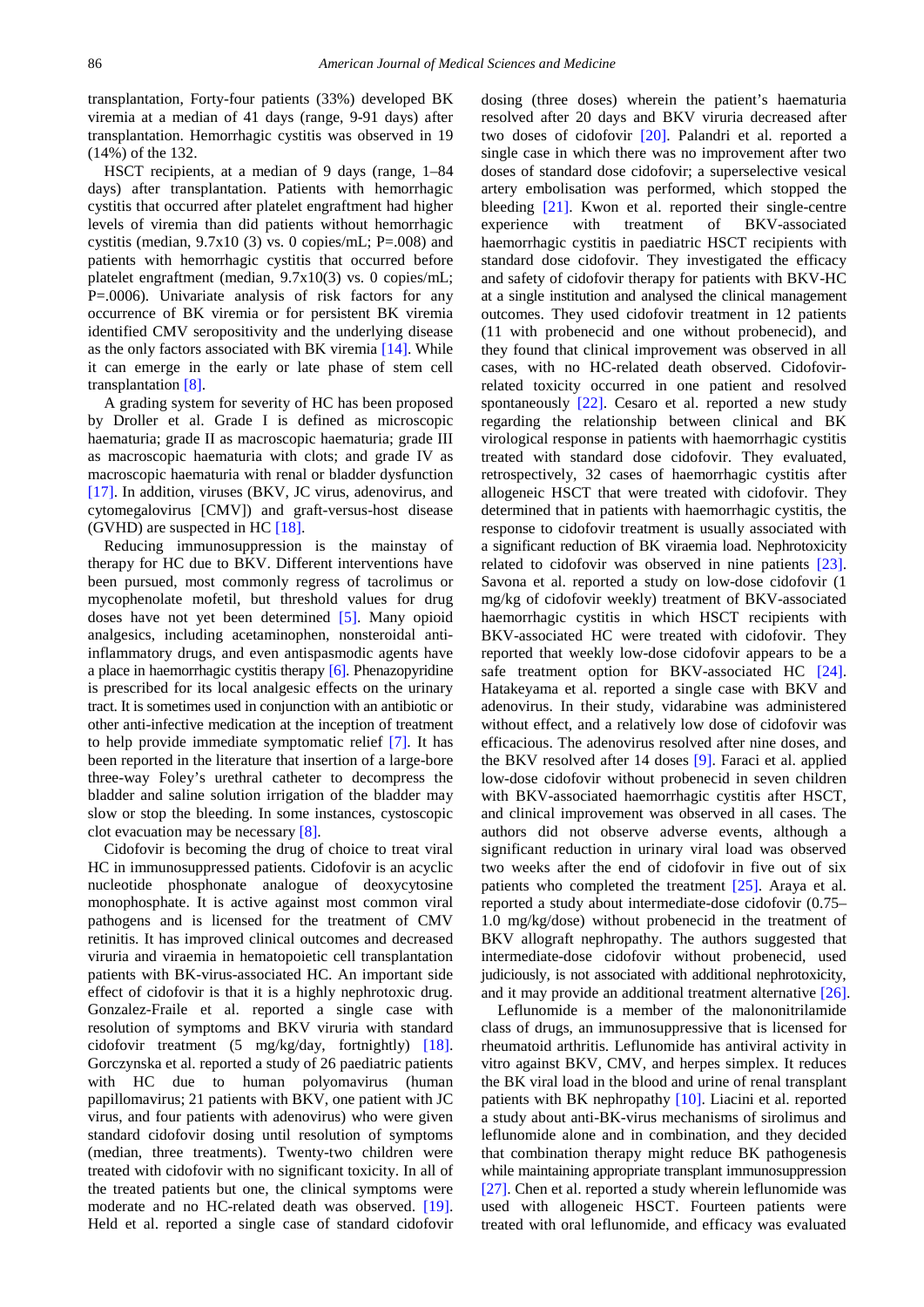on day 20. Seven patients achieved complete remission, five patients achieved partial remission, and two patients had more than a 1-log reduction in urinary BKV-DNA loads. No significant toxicity was observed. The authors suggested that leflunomide might be a potentially effective medication for treating HC due to BKV [\[28\].](#page-3-19)

Limited data is available regarding the efficacy of IVIG in patients with BK nephropathy [\[29\].](#page-3-20) Lekakis et al. reported a case wherein leflunomide and cidofovir were used at different times, both in combination with IVIG. In this study, both treatments were effective in reducing the BK viral load [\[30\].](#page-3-21) Anyaegbu et al. applied IVIG (2g/kg/day) to four patients as a treatment for BK viraemia and nephropathy in paediatric renal transplant recipients, and they found that IVIG seemed to be an effective treatment for persistent BKV after immunosuppression reduction [\[31\].](#page-3-22)

Ciprofloxacin is a second-generation fluoroquinolone antibiotic. The efficacy of ciprofloxacin was best reported in a study of 68 HSCT patients; the data from that study support a role for ciprofloxacin in the prevention of BK viraemia [\[11\].](#page-3-23) Cekmen et al. reported the case of a 21 year-old male patient who developed BKV nephropathy after renal transplantation. In an assessment of treatment with ciprofloxacin for six months, it was observed that the drug reduced the viral load and improved the clinical findings [\[32\].](#page-3-24) Wojciechowski et al. reported a study about ciprofloxacin prophylaxis in kidney transplant recipients. They compared the impact of a change in antibiotic prophylaxis practice from no BKV prophylaxis to BKV prophylaxis with ciprofloxacin 250 mg twice daily for 30 days on the rate of BKV infection during the first 12 months after kidney transplantation. The authors determined that thirty-day ciprofloxacin prophylaxis in kidney transplant recipients was associated with a lower rate of BKV infection at three months, but not at 12 months. The long-term effectiveness and optimal duration of fluoroquinolone prophylaxis against BKV infection remain unknow[n \[33\].](#page-3-25)

Hyperbaric oxygen therapy has been used broadly in hypoxic tissues in an effort to induce angiogenesis and prompt healing, and it can be used successfully in the treatment of refractory HC in HSCT. Hughes reported a case of HC that occurred after autologous peripheral blood HSCT for multiple myeloma. The patient received cyclophosphamide and busulfan and contracted BK and adenovirus. The haemorrhage was refractory to multiple conventional treatments, but it resolved after a course of hyperbaric oxygen [\[12\].](#page-3-26) Savva-Bordalo et al. reported a study regarding the clinical effectiveness of hyperbaric oxygen therapy. They evaluated the effectiveness of hyperbaric oxygen therapy in 16 patients with HC after allogeneic HSCT, and 15 patients (94%) showed complete resolution of haematuria [\[34\].](#page-3-27) Focosi et al. reported the study of a patient with severe BKV-associated haemorrhagic cystitis who did not respond to intravenous cidofovir. Overt haematuria successfully resolved after a few days on hyperbaric oxygen and intravesical instillations of cidofovir [\[35\].](#page-3-28)

BK polyomavirus reactivation associated with a failure of T-cell immunity is associated with haemorrhagic cystitis in hematopoietic stem cell transplant recipients. The infusion of BKV-specific T cells could potentially reconstitute functional BKV immunity and reduce the clinical complications of BKV infection [\[13\].](#page-3-29) Blyth et al. reported that possible clinical uses for BKV-specific T cells generated using this method include the immune reconstitution of post-hemopoietic stem-cell transplantation or prophylaxis and treatment of immune deficiency in renal transplant recipients [\[36\].](#page-3-30)

## **3. Conclusion**

Although the role of the BKV in the aetiology of HC is more common in allogeneic HSCT patients, its frequency is not exactly known in autologous HSCT patients. More studies are required to determine the frequency of BKV in HC with autologous HSCT. The roles and success of the drugs used in the treatment of the BKV are unclear. Lowdose cidofovir appears to be less nephrotoxic than standard dose cidofovir. Leflunomide's use requires randomised controlled trials. BKV-specific T cells might prove to be the most optimal therapy.

#### **Competing Interests**

The authors declare that they have no competing interests.

## **Authors' Contributions**

This report reflects the opinions of the authors and does not represent the official position of any institution or sponsor. IB was responsible for reviewing previous research, journal hand-searching, and drafting the report. MAE, MK, EB, FY and IN contributed to the final draft of the manuscript and analysis of relevant data. IK and EK were responsible for project coordination. All authors read and approved the final manuscript.

#### **Abbreviations**

| Graft-versus-host disease               | <b>GVHD</b>  |
|-----------------------------------------|--------------|
| Cytomegalovirus                         | <b>CMV</b>   |
| Polymerase chain reaction               | <b>PCR</b>   |
| Hematopoietic stem cell transplantation | <b>HSCT</b>  |
| Busulfan-Cyclophosphamide               | <b>BU-CY</b> |
| International normalized ratio          | <b>INR</b>   |
| Activated partial thromboplastin time   | <b>APTT</b>  |
| Intravenous immune globulin             | <b>IVIG</b>  |
| <b>BK</b> virus                         | <b>BKV</b>   |
| Hemorrhagic cystitis                    | HC           |
| Acute myeloid leukaemia                 | <b>AML</b>   |
| Microliter                              | μl           |

## **References**

- <span id="page-2-0"></span>[1] Gardner S.D., Field A.M., Coleman D.V., Hulme B. 'New human papovavirus (BK) isolated from urine after renal transplantation. Lancet 1971'; 1(7712):1253-1257.
- <span id="page-2-1"></span>[2] Gupta G, Shapiro R, Thai N., Randhawa P,S., Vats A.. 'Low incidence of BK virus nephropathy after simultaneous kidney pancreas transplantation'. Transplantation 2006; 82(3): 382-388.
- <span id="page-2-2"></span>[3] Sanchez-Pinto L.N., Laskin B.L., Jodele S.,Hummel T.R., Yin H.J., Goebel J. 'BK virus nephropathy in a pediatric autologous